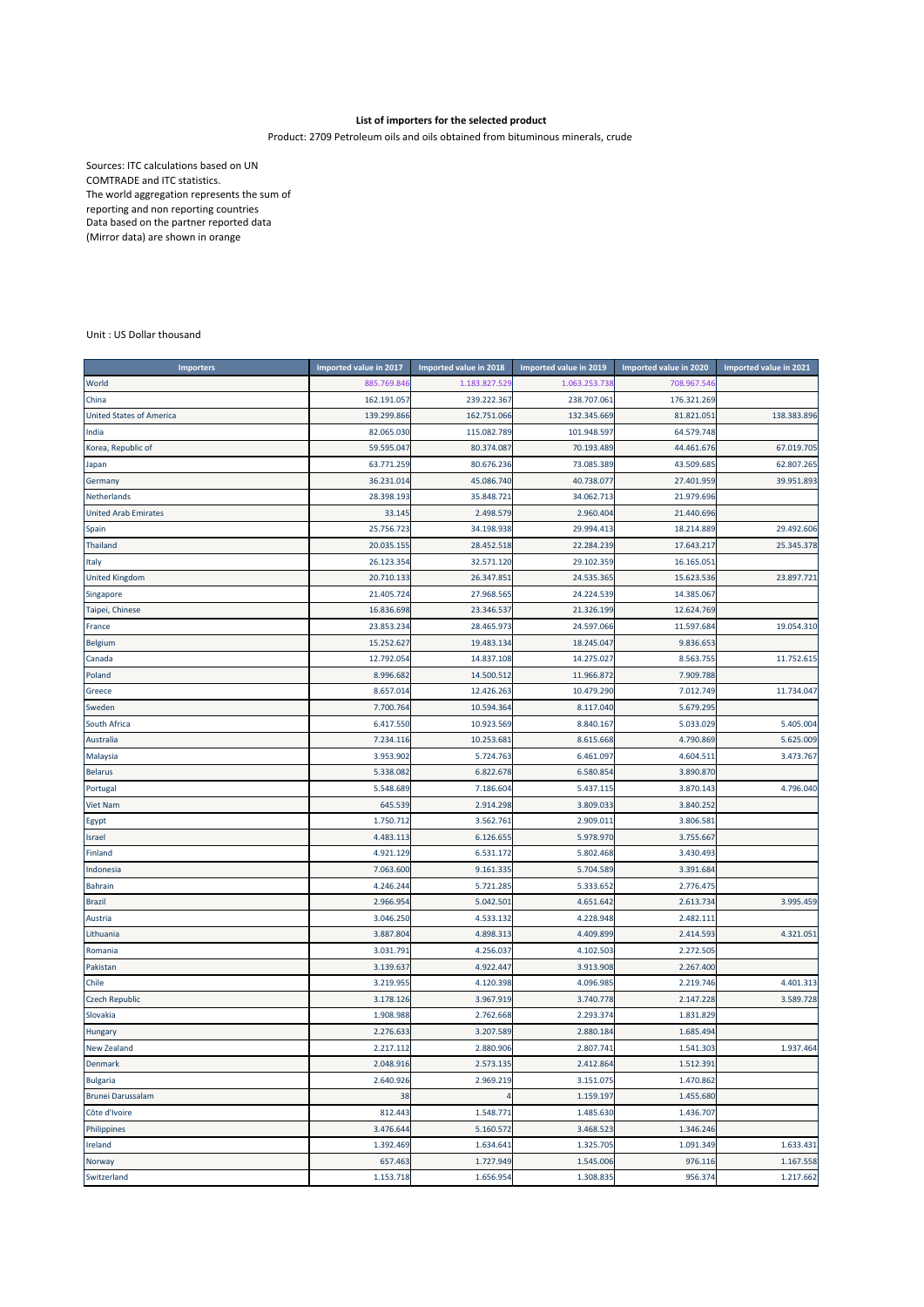| Serbia                               | 934.161      | 1.388.487    | 1.012.865      | 836.349         | 1.247.962   |
|--------------------------------------|--------------|--------------|----------------|-----------------|-------------|
| Peru                                 | 2.470.827    | 2.871.995    | 2.476.082      | 774.419         |             |
| Uruguay                              | 280.418      | 1.182.400    | 990.612        | 731.598         |             |
| Croatia                              | 1.097.180    | 1.524.954    | 961.731        | 586.503         |             |
| Jordan                               | 1.094.049    | 1.233.548    | 1.101.500      | 557.662         |             |
| Gibraltar                            | 344.838      | 147.36       | 231.63         | 524.18          |             |
| Senegal                              | 519.832      | 682.013      | 403.526        | 441.619         |             |
| Sri Lanka                            | 602.846      |              | 749.679        | 404.880         |             |
| Ukraine                              | 441.057      | 433.374      | 412.401        | 394.920         |             |
| Jamaica                              | 405.460      | 516.499      |                | 380.554         |             |
|                                      |              |              | 635.853        |                 |             |
| <b>Tunisia</b>                       | 325.058      | 299.578      | 18.371         | 312.27          |             |
| Zambia                               | 428.133      | 433.063      | 504.747        | 235.603         |             |
| Uzbekistan                           | 131.779      | 261.282      | 100.546        | 194.978         |             |
| Nicaragua                            | 255.278      | 397.616      | 267.439        | 188.128         |             |
| <b>Dominican Republic</b>            | 414.442      | 680.79       | 599.444        | 181.928         |             |
| West Asia not elsewhere specified    | 152.65       |              |                | 142.25          |             |
| Ghana                                | 53           | 5            | 41             | 126.81          |             |
| Papua New Guinea                     | 76.37        | 253.58       | 125.65         | 83.04           |             |
| Azerbaijan                           | 18.205       | 53.764       | 191.347        | 58.679          |             |
| Colombia                             | 19           | 79.546       | 143.887        | 25.025          |             |
| Ship stores and bunkers              |              | 100          | 17             | 21.85           |             |
| United States Minor Outlying Islands | 23.95        |              |                | 21.11           |             |
| Estonia                              | 16.410       | 2.159        | 203            | 16.488          | 31.459      |
| Qatar                                | 77           | 476          | 130.668        | 13.566          |             |
| <b>Free Zones</b>                    |              |              |                | 5.03            |             |
| Kazakhstan                           | 13.302       | 9.865        | 11.138         | 4.371           |             |
| Botswana                             | 183          | 37           | $\overline{7}$ | 3.593           |             |
| Georgia                              | 64           | 595          | 5.663          | 2.717           | $\mathbf 0$ |
| Tajikistan                           | 3.243        | 6.625        | 7.012          | 2.656           | 546         |
| Namibia                              | 3.727        | 313          | 616            | 2.324           |             |
| Ecuador                              | 5.463        | 34.376       | 1.018          | 2.045           |             |
| Mauritania                           | C            | 39           | 14             | 733             | -1          |
| <b>Russian Federation</b>            | 52.825       | 64.247       | 81             | 628             | 139         |
| Angola                               | 23           | 1            | 14             | 559             |             |
|                                      | 626          | 771          | 526            | 483             |             |
| Palestine, State of                  |              |              |                |                 |             |
| Marshall Islands                     |              | 25           | 53             | 453             |             |
| Yemen                                | 5.25         | 59           |                | 36 <sub>3</sub> |             |
| Guatemala                            | 184          | 345          | 236            | 349             |             |
| Central African Republic             | $\mathbf 0$  | $\mathbf{0}$ | 81             | 327             |             |
| Oman                                 | C            |              | 122            | 306             |             |
| Bosnia and Herzegovina               | 329.641      | 361.16       | 342            | 223             |             |
| Fiji                                 | 672          | 1.858        | 1.568          | 204             |             |
| Kyrgyzstan                           | 445          | 651          | 502            | 200             |             |
| Micronesia, Federated States of      |              |              |                | 159             |             |
| Latvia                               | 592          | 606          | 1.553          | 146             | 395         |
| Lesotho                              | 70           | 30           | 37             | 87              |             |
| Mozambique                           | 80           | 75           | 213            | 65              | 24          |
| Myanmar                              | 36           | 11           | $\mathbf{1}$   | 60              |             |
| Algeria                              | 13           |              |                | 58              |             |
| <b>Wallis and Futuna Islands</b>     |              |              |                | 56              |             |
| Benin                                | 104          | 193          | 11             | 54              |             |
| Ethiopia                             | 165          | 143          | 30             | 45              |             |
| Tuvalu                               |              |              |                | 40              |             |
| Samoa                                | $\mathbf 0$  | 103          | 108            | 36              |             |
| Luxembourg                           | 24           | 34           | 682            | 33              |             |
| Vanuatu                              |              | q            | 25             | 23              |             |
| Guyana                               | $\mathbf{1}$ | 3            | 17             | 18              | $\pmb{0}$   |
| Zimbabwe                             | 55           | 141          | 12             | 15              |             |
| Costa Rica                           | 26           | 29           | 12             | 14              |             |
| Bangladesh                           | 2.968        | 24           |                | 14              |             |
| <b>Equatorial Guinea</b>             |              |              |                | 13              |             |
| Eswatini                             | 26           | 10           | 34             | 13              |             |
| Uganda                               | 28           | 17           | $\bf 8$        | 11              |             |
| <b>Bahamas</b>                       | 4            | 14           | $\overline{2}$ | 11              |             |
| Cameroon                             | 221.456      | 311.325      | 347.34         | 10              |             |
|                                      |              |              |                |                 |             |
| Somalia                              | 4.321        |              |                | 10              |             |